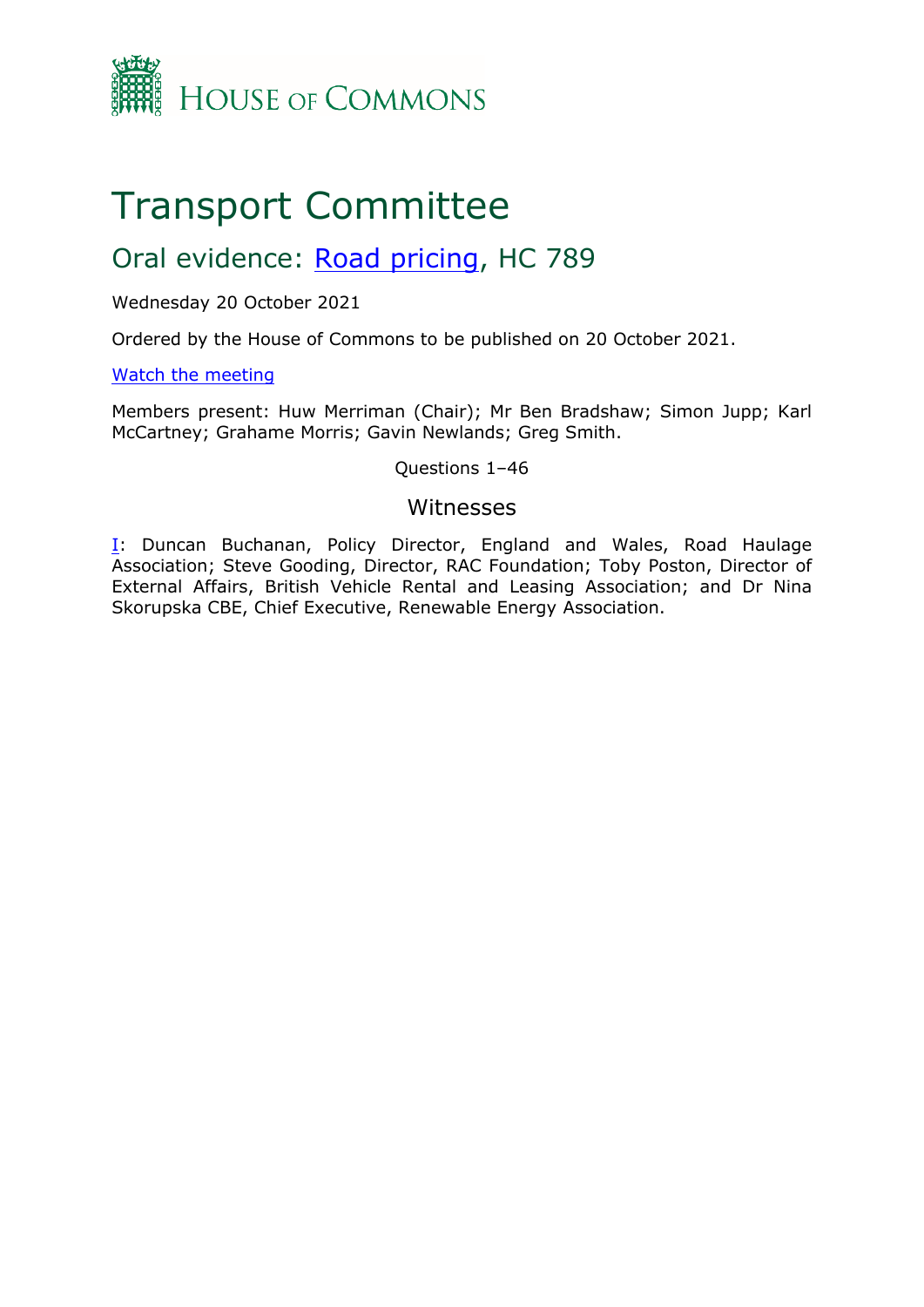

## <span id="page-1-0"></span>Examination of witnesses

Witnesses: Duncan Buchanan, Steve Gooding, Toby Poston and Dr Nina Skorupska CBE.

Q1 **Chair:** This Transport Committee evidence session is for our inquiry on road pricing. This is the second session that we have had on road pricing. We introduced this inquiry at the same time as introducing our inquiry on zero emission vehicles, for which we have published a report. We made a whole series of recommendations on increasing the uptake of zero emission vehicles.

We are delighted that yesterday the Prime Minister published the "Net Zero Strategy: Build Back Greener" document—all 370 pages of it. On page 157, the Government back the zero emission vehicle mandate, which this Committee recommended in its report as a means of increasing the use and, indeed, the production of zero emission vehicles.

However, we are also interested in what will happen to pay for the cost of roads. We believe that something like £35 billion is currently paid into the Treasury from fuel and vehicle excise duty, which, of course, will no longer be there if the zero emission vehicles are taken up. I could not find any reference to that in the Prime Minister's document, but that is what we are here to try to get to the bottom of today.

We have three panels. The final panel will be an official from the Treasury. The second has a number of witnesses who are involved in transport planning and innovation, but I am delighted that we have a first panel representing road users and the industry. I ask them to introduce themselves for our record.

*Steve Gooding:* Good morning, Chairman. My name is Steve Gooding. I am the director of the RAC Foundation, which is a small independent research charity that commissions and disseminates research relating to motoring and road use.

**Toby Poston:** Good morning. I am Toby Poston. I am a director of the British Vehicle Rental and Leasing Association. Our members own and operate around 4 million vehicles—hundreds of thousands of trucks, cars and vans—and buy approximately 50% of all new vehicles sold each year.

*Dr Skorupska:* Good morning. My name is Nina Skorupska. I am the chief executive of the REA, which is the association for renewable energy and clean technology. Our association represents close to 250 member organisations that are directly involved in decarbonising transport fuel and looking at the EV charging infrastructure.

*Duncan Buchanan:* Good morning. I am Duncan Buchanan, director for England and Wales for the Road Haulage Association. We represent road haulage operators, van operators and coach operators—people who drive for work.

Q2 **Chair:** I thank all four of you for being with us. We have you for about 45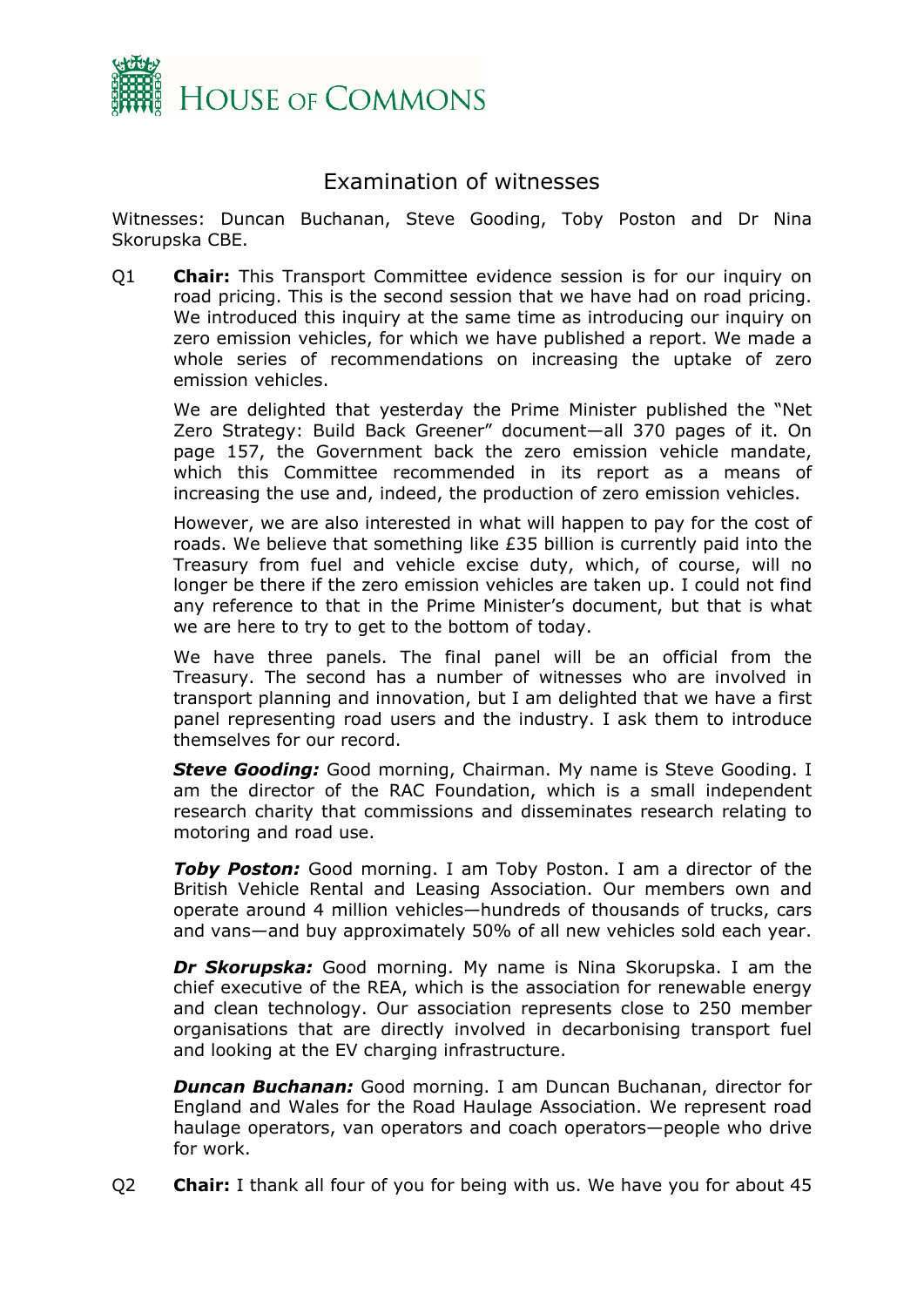

minutes and are keen to get your views and evidence.

The first section that we have is on road pricing as a solution. Given the fall in revenues from fuel and vehicle excise duty—as I mentioned, some £35 billion that the Treasury currently collects—is the introduction of some form of road pricing inevitable? We will start as you introduced yourselves, with Mr Gooding.

**Steve Gooding:** The numbers you were looking for yesterday were in the Treasury route to net zero document that came out alongside the Prime Minister's publication. The Treasury thinks that it is £37 billion, if you add together fuel duty and vehicle excise duty.

Of course, there is no particular reason why vehicle excise duty will decline dramatically if people are still buying and running motor vehicles, but fuel duty is going to go away. The real question starts with whether the Chancellor and the Government regard the ebbing away of fuel duty income as the price that we pay for saving the planet and increase other duties, or whether, given the fact that we have had this levy on motoring for many years now and have all got used to it, it should be sustained.

My suspicion is that the conclusion will be that it should in some way be sustained. If that is the case, there are various ways in which it could done under the banner of road pricing. At one extreme, there could be a complicated scheme of time, distance and place charges. At its simplest, there could be something like one of the many lorry road user charges that run around the world, where you simply pay for distance. That is akin to the fact that, when we pay fuel duty, we are really paying in relation to the number of miles that we drive. If we were to go down that path, I suspect that from the Foundation's perspective we would say, "Go with the simplest scheme you possibly can. Don't overcomplicate it."

Q3 **Chair:** You are right. The Treasury document that accompanies this belter references how much revenue would be lost, but it does not talk about how that would be replaced. To sum it up, do you think that some form of alternative pricing or revenue-raising exercise on roads is inevitable?

*Steve Gooding:* I am not sure that it is inevitable. Maybe it is a matter of timing. The dilemma, which is recognised in the Treasury document, is that if you wish to encourage the rapid take-up of electric and zerotailpipe vehicles, as the Committee has recommended, you do not want to add further to the cost differential. At the moment, as you know, an electric car will cost you more than the petrol equivalent. Doing something that tips that differential the wrong way by adding in a distance charge could be seen as a disincentive. I am not sure that it is inevitable. The short answer is that it will probably happen, but I am not sure when.

Q4 **Chair:** Thank you, Mr Gooding. I will move on to Mr Poston. Again, is it inevitable? If it is not, are we in danger of not having new roads and having even more potholes than we have at the moment?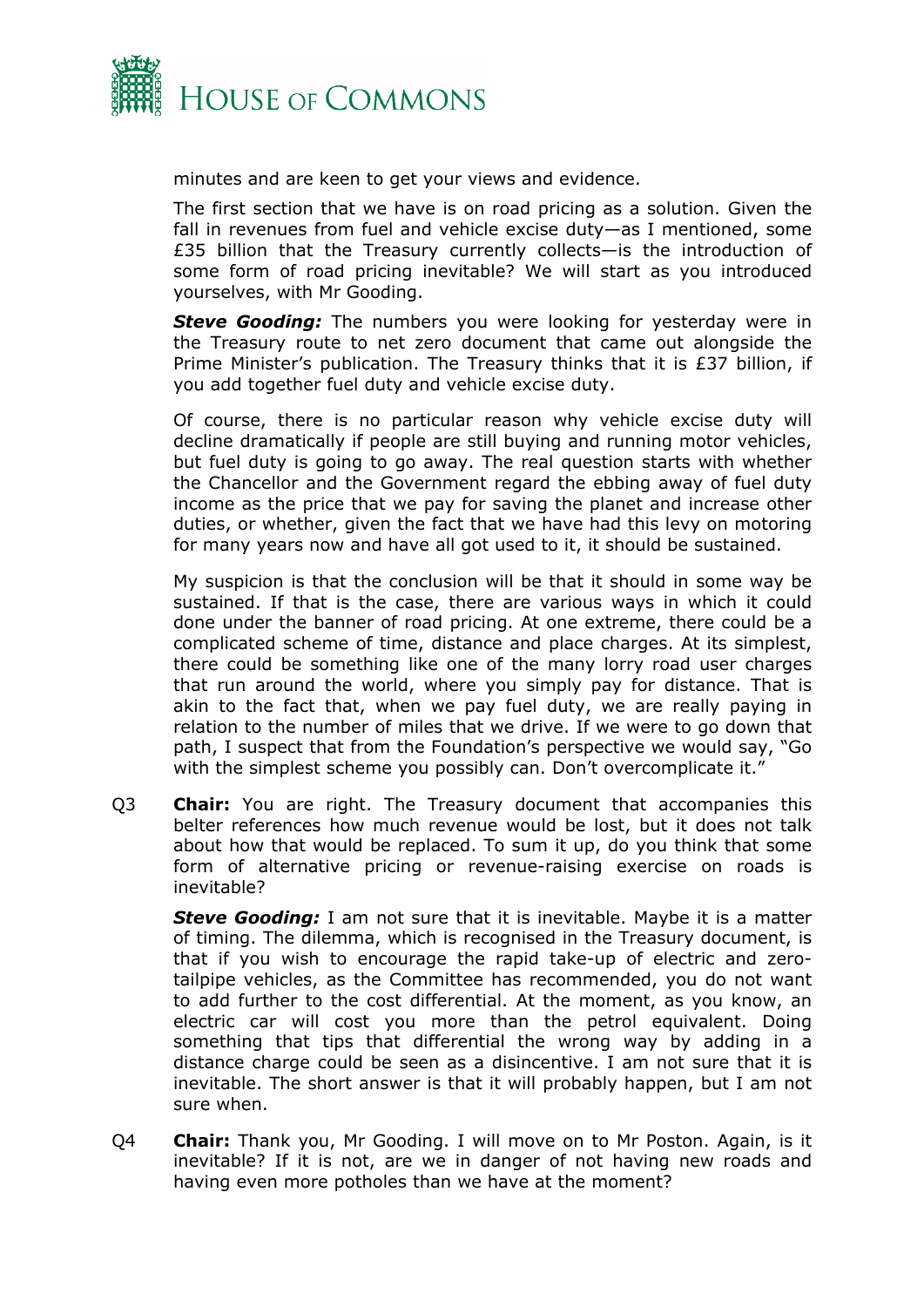

*Toby Poston:* Most reasonable people would accept that it is inevitable. We are moving towards a carbon-free road transport environment, but that is still an environment that needs to be paid for and maintained, and it still has external societal impacts in the way in which it is used. We have to acknowledge that, as more and more people adopt zero emission vehicles, they should be paying their way. The longer we leave it, the more people will get used to the idea of having very low-cost transport, if they adopt electric vehicles, and it will come as a shock. The scale of the change means that it is inevitable. We need to start working on it very soon.

Q5 **Chair:** Dr Skorupska, in our inquiry we were very positive about incentivising and encouraging people to take up zero emission vehicles. I dare say that if people feel that they are not going to pay tax on it that is a pretty good incentive, so we could be rather dampening that sell. How do you respond to the evidence that the other two witnesses have given?

**Dr Skorupska:** Our members are very clear that there is a need to protect tax receipts to cover the costs of infrastructure renewal and services. We understand that fuel duty, which was £28 billion in 2019-20, will go down as there is an increase in low-carbon vehicles on the road. We believe that there should be the introduction of a road user charge. However, as my colleague said, it is about when, how and the fairness of it. The last thing that we want to do is to introduce too soon something that would, as you say, deter people from transitioning to EVs or deter heavy-duty vehicles from using low-carbon fuels such as biomethane or renewable transport fuels. We recognise that there needs to be something that replaces it, but how will that be introduced?

Q6 **Chair:** Do you think that there is a danger that we are slightly duping the market when it comes to those who are looking to purchase zero emission vehicles? We are advertising it as meaning that you will not have to pay any fuel or vehicle excise duty, but we all know full well, as you are acknowledging, that something ultimately has to pay. The likelihood is that it will be those consumers.

*Dr Skorupska:* Consumers are becoming more aware of the zonal road charging schemes that are coming in. Here in London, there are going to be low-emission zones. There are also congestion charges. People are aware that there is a requirement to pay. It is about how much and when, and how will that be deemed to be fair if people have taken the step of having an electric vehicle and all of a sudden they have to pay the same kinds of taxes that a polluting vehicle will pay. It is about getting that fair and proportional responsibility.

Of course, everybody wants to market the benefits now to kick-start this transition. Let us not beat around the bush here. The number of electric vehicles on the roads today is still a drop in the ocean compared with where we need to be by 2030. It is great that the thinking is starting now and that we are having a sensible discussion about it. Our members are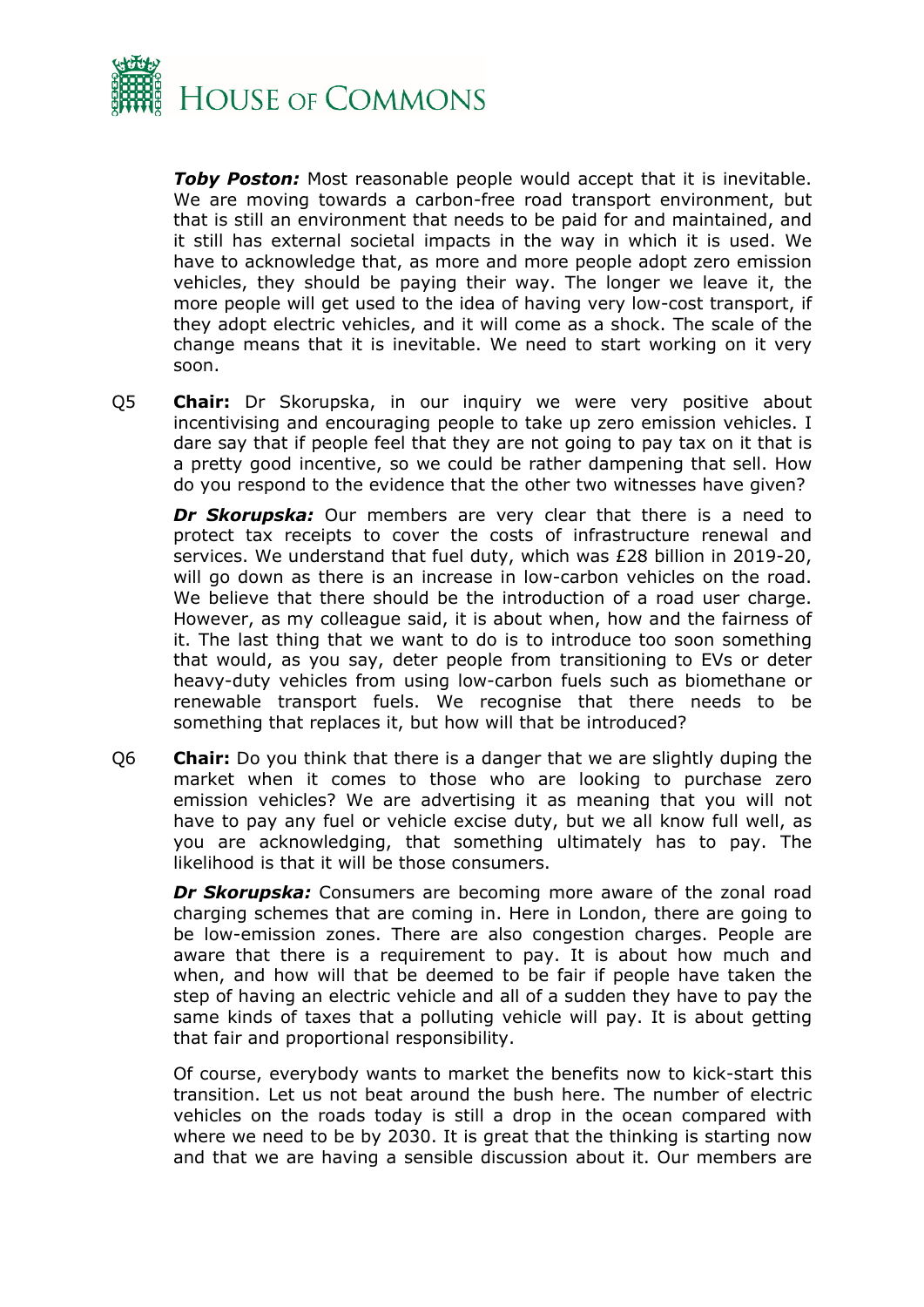

very keen to be able to work with the Committee and other stakeholders to progress that in an appropriate way.

Q7 **Chair:** Mr Buchanan, you represent the road haulage industry. Do your members believe that this is an inevitability?

**Duncan Buchanan:** Yes, I think so. A lot of the things that have been said are really important in terms of context. The context of the transition is a very difficult political problem that you have. When do you start distance-based charging for electric vehicles? Do you charge electric vehicles the same as non-electric vehicles? Does everyone pay 5p per mile, or 2p per mile, just as a matter of routine? What do you do with fuel duty? Do you freeze fuel duty? Do you tail off fuel duty, as compensation for paying a mileage charge? From our point of view, as commercial operators, we do not want to see anything that net-increases the cost of operation. That just feeds into inflation and costs. Therefore, we need to be very careful about how we do this.

The other really fundamental question—it is a political question that you all have to answer—is, why will you be introducing road user charging? What is it for? Is it to price people off the road—to reduce road use? When you are reducing road use, you are pricing people off the road.

The other question is, do you want to do it by time of day? The last time this was tried, time of day became a real cause célèbre. It affects people who do not have a choice about when they drive. That is a lot of our members. We do not have a choice about when we drive a truck. We drive a truck on the demand of the customer. Many people are stuck with working hours because they work in schools. You need to think about the negative consequence of some of these things that are seen by many people as desirable to manage demand, congestion and a whole range of other things.

To build on what Steve said earlier, we see keeping it simple as the most effective way of making it work. For commercial operators, if you add a cost in one place, you should think about taking cost off somewhere else, so that it is net zero—the tax receipts stay the same. The problem that you have, of course, is that the electrification of light-duty vehicles is happening very fast. It is going to happen very quickly.

The other context is that everything is going to be zero tailpipe, eventually—and not that far away. Putting in penalties for people who have diesel vehicles, or this or that vehicle, is really going to upset a lot of people. Bear in mind the point that has just been made. Remember, a lot of people were encouraged to buy diesel. It is saving the planet. It is a green solution. They were encouraged to buy it. Now it is satanic to be driving a diesel, in some places. We need to be very careful about how we incentivise people and must not lead people up the garden path. Being honest now that you will inevitably be paying a road user charge of 4p, 5p or whatever the number is per mile would help to sell it, but you need to think about the transition very carefully.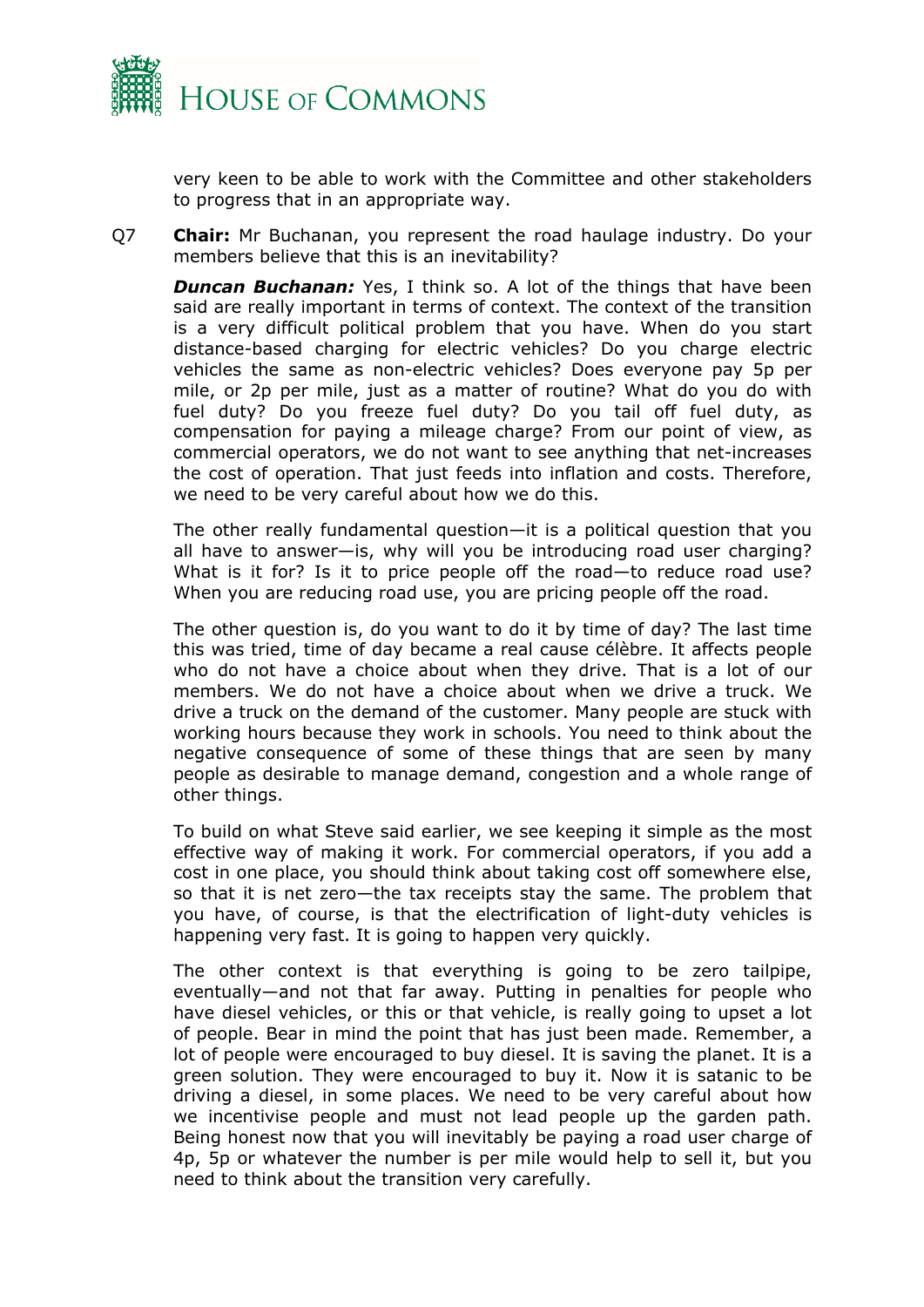

Q8 **Chair:** I drive a diesel. I have never seen myself as Satan, although other Members and the Clerk may disagree.

In a way, you have touched on the next question, Mr Buchanan, so we will start with you. Can you keep your answers to this one brief, because I want other Members to get in? Do you believe that road pricing would be fairer than the existing form of road taxation? You have touched on it, so I am interested in whether you feel that there is a case for saying that this could be fairer than the existing system.

*Duncan Buchanan:* No. The fuel duty system, as a proxy for road use, is in itself reasonably transparent and reasonably fair. The more fuel you use and the heavier the vehicle, the more you pay. Fuel duty in and of itself is reflective of the use of the network. I do not think that road user charging will be any different. It should not be. You should make it so that it is reflective.

Q9 **Chair:** Do you think that your members would be winners or losers under this proposal?

**Duncan Buchanan:** I fear that it may get done badly and that our members could well be losers. From our point of view, we do not see any reason why that should be the case. We think that it should be net zero for our members because they pay sufficient tax—more than enough tax than just about anywhere else in Europe—already. We would not want to see them get double-dipped, with road user charging on top of the fuel duty. That would be unacceptable for our members.

Q10 **Chair:** Okay. I will put the same question to the remaining three witnesses. Mr Gooding, do you think that there is a case for saying that road pricing would be fairer, or deemed fairer, than the existing method?

**Steve Gooding:** I hate to reveal my former civil service roots, but the answer to that really is, "It depends." It depends on how a scheme is designed. There are versions of road pricing that are highly sophisticated and where any manner of social impacts may be taken into account. I think that they are extremely hard to deliver. I am rather with Duncan on this one. If we are going to transition to something that maintains the yield to the Treasury, it will be best to go with a distance charge and to keep fuel duty in place. In many ways, fuel duty is the ideal duty for the Treasury. It is really cheap to collect. We all understand it. It relates to the amount of use of the roads that we have. We should keep that in place. If we are going to have something new, we should keep it simple, as a distance charge.

Q11 **Chair:** Mr Poston, I put the same question to you.

*Toby Poston:* It is based on the same premise. If it were a distancebased charge, it would be fairer, as electric vehicle drivers would be paying fairly for their use of the road. I think that it could replace fuel duty and VED. In many respects, it would have a similar impact in terms of fairness. When it comes to fuel duty, people who live in rural areas and drive long distances are probably harder hit. People living in more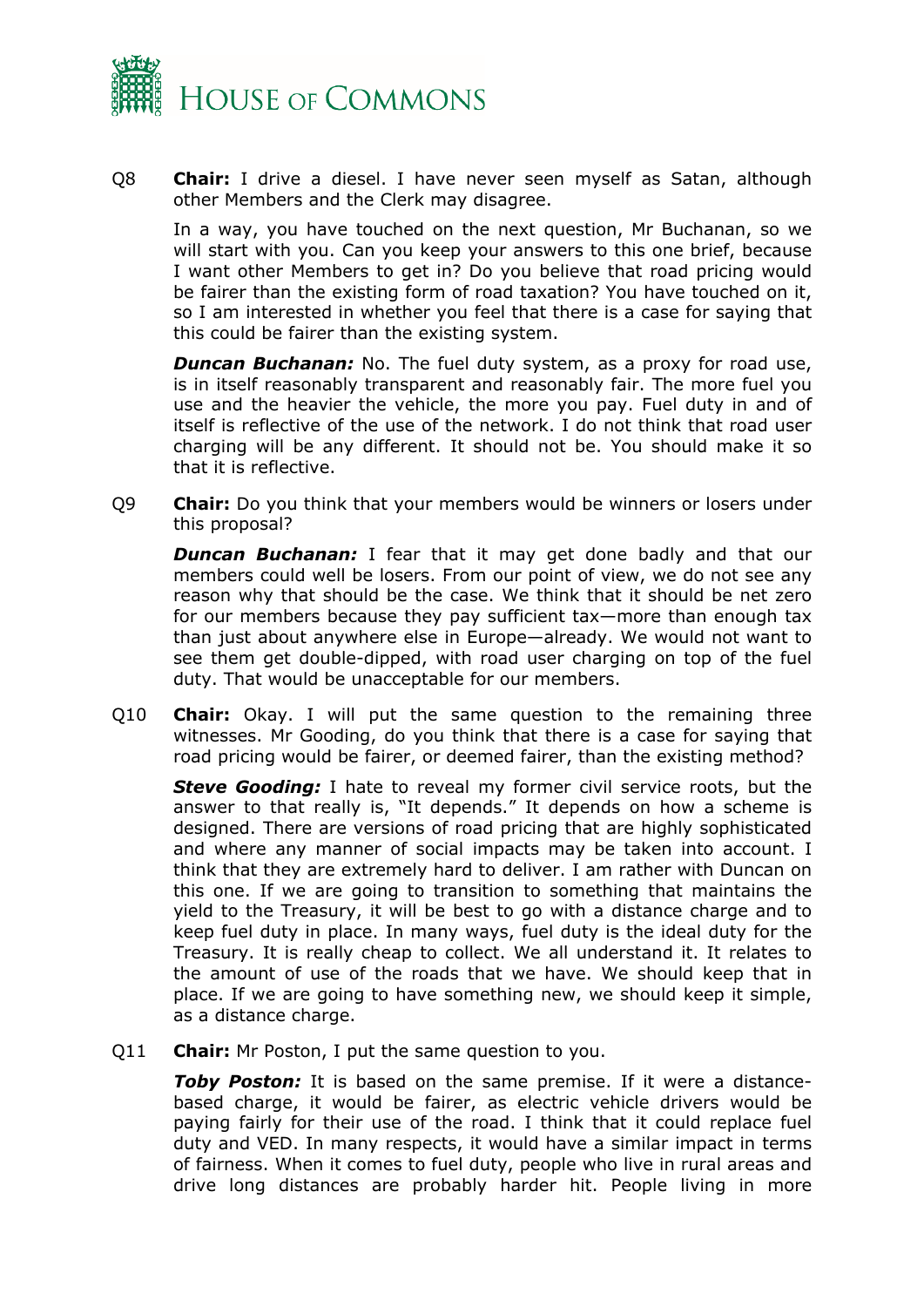

congested urban areas have a shorter distance to travel and are hit less, but they probably also pay local congestion charges.

There is one area where it would be fairer. Just having that surety about where we are headed would be a massive factor. There is so much uncertainty at the moment around the phase-out. It feels almost like a marathon, where the Government have identified the finish line and told us where we need to be at the start. The industry is ready for this gruelling marathon race, but it does not know what the route is. Setting a road pricing scheme and where the tax will be in the future will give it that route.

Q12 **Chair:** That is very much why we are discussing it today. Under what you envisage, can you name a winner and a loser in terms of impact?

*Toby Poston:* Again, it depends on the design. Obviously, battery electric vehicle drivers are going to feel like losers because they will pay more than they are paying now. That is why you need to communicate it early and give a long trajectory towards its being rolled out.

Otherwise, it will be similar to fuel duty at the moment. If you are somebody who is commuting long distances because you live in a rural area, you will see it as being slightly unfair on you. If you are travelling short distances, you will probably be a beneficiary. That is where the whole congestion point comes in.

We certainly think that you should have a simple scheme that does not try to solve both issues—congestion and paying for road use—at once. You should keep it simple at the start and operate the two systems in tandem.

Q13 **Chair:** Dr Skorupska, do you also see a case for an alternative to the present system being fairer?

**Dr Skorupska:** We think so. We are broadly supportive of it, because fuel duty receipts are linked to the use of fossil fuels. Obviously, with the introduction of electricity and hydrogen—hopefully, coming from a renewable source—that excise will go down. The vehicle excise duty is a fixed tax. It does not take into account mileage as a consideration or do anything to discourage use of the road. There is a chance that you can put carbon and emissions right at the heart of a different type of vehicle taxation, but still with the premise of following the "polluter pays" principle.

However, you need to ensure that we continue to incentivise zero emission vehicles for the foreseeable future. It is about the timing, particularly until vehicle prices are on parity with what ICE vehicles currently cost. That is part of all the different discussions. You mentioned the ZEV mandate. Hopefully, we will see car and heavy-duty vehicle prices come down, as manufacturers create them. In the shorter term, we need to make sure that we give all the right signals to move to a zero emission vehicle approach.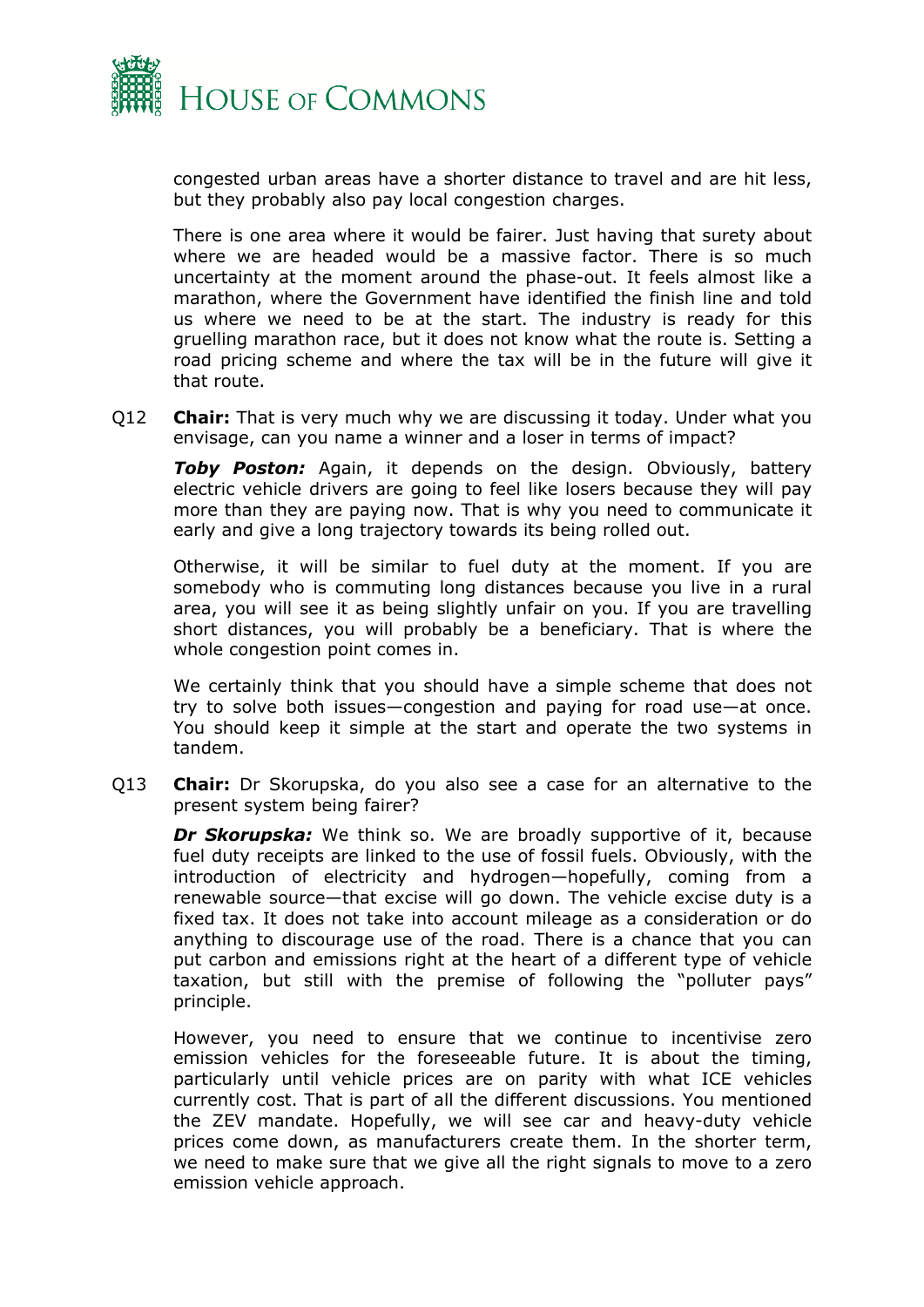

**Chair:** Thank you for the evidence that you have given so far. We will carry on discussing road pricing as a solution. I will hand over to Greg Smith.

Q14 **Greg Smith:** Carrying on much of the theme we have just been talking about, can I ask each of you to think very specifically about the objectives that road pricing would seek to achieve? To my mind, the evidence that we heard a moment ago from Mr Buchanan, in particular, highlights an inequity. The fact is that zero emission vehicles are happening. There is no need to incentivise them because from 2030 you will not be able to buy a new ICE vehicle. All the ICE manufacturers have stopped developing them now. The market has been buckled in that sense.

Therefore, can I ask each of you to comment very briefly on what the top objective should be? Should it be finding a scheme by which the state funds the road network, regardless of whatever wheels are turning on it and whatever powers them, or should it be trying to buckle the market further, even though, basically, we are now saying by law that it has to be a different way, anyway? Mr Buchanan, as you started that chain of thought earlier, perhaps you can comment first.

*Duncan Buchanan:* One thing that concerns me is hearing the desire to suppress mobility. The idea that we can keep suppressing mobility and that it is a good thing to suppress mobility concerns me a lot. Our society relies on mobility—mobility for people and mobility for goods. Roads exist to facilitate mobility for everybody. They have to meet the needs of everybody and all types of users.

The point about rural users is very important. By default, because it is more efficient to use a vehicle in rural areas, there is a slight benefit in terms of fuel consumption in rural areas now. If you were emulating the fuel use and what have you, you could argue that, because fuel use is higher in urban areas—there are fewer miles per gallon—you might have a slight differential in road charging between rural and non-rural. That may be a complexity that you feel is desirable to correct something that is going to be inevitable.

You need to think about how things are paid for. Most importantly, you need to remember that roads exist for the mobility of people and things for buses, coaches, lorries and vans. The plumber needs to get around to your house to fix your central heating boiler or air-source heat pump. You need that sort of person to be able to get around.

Q15 **Greg Smith:** Can I come back on that briefly? There is a key question to be asked on that. Certainly, it is my belief that we should be making it as easy as possible for people to get around and run their daily lives. Should road user charging count for all road users, or are we talking just about those who have some form of powered mobility?

*Duncan Buchanan:* I think that you need to keep it simple. Fuel duty is, effectively, for all road users. Red diesel is disappearing for non-road use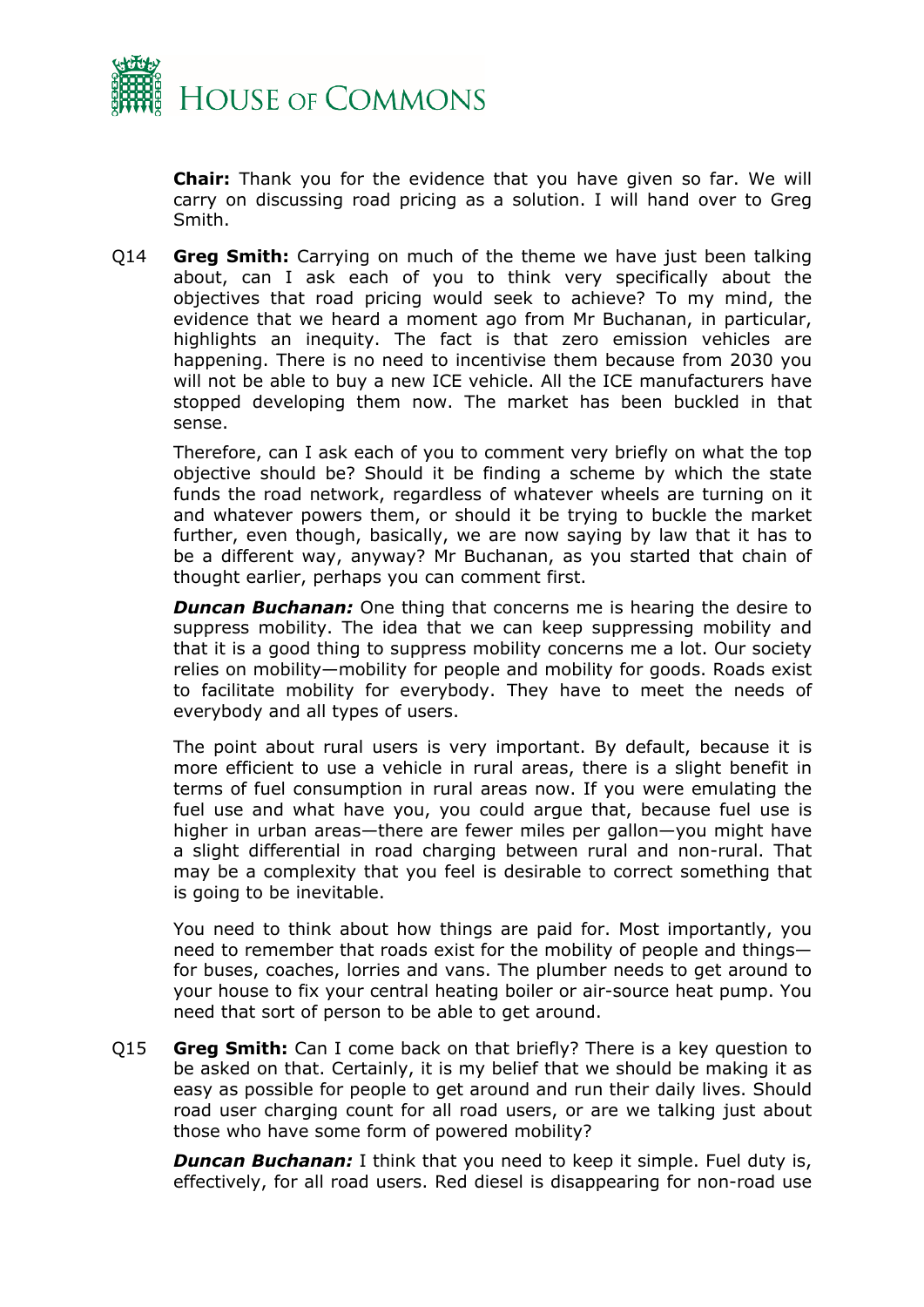

as well. Electrification is coming. Everything is going to be electrified. If we are honest, everyone knows that you are going to have to replace the tax take. Not everything that is the tax take from fuel duty goes on roads. Relatively little does, I suspect. It is a general tax. It is already a tax on mobility. We have high taxes for this already. Our members pay a considerable amount. We pay the highest fuel duties in Europe in the road haulage sector now. If you add to that cost, without any compensatory measure for fuel duty, you just increase the uncompetitiveness of UK industry.

Q16 **Greg Smith:** I turn to Dr Skropruska. I am sorry; have I got that wrong?

*Dr Skorupska:* It is "Skorupska". Think of it as Smith in Polish. It is the equivalent.

There is a real case of making sense of where we will be at different stages—in 2025, 2030, 2035 and 2040. When this mandate came in, there was a view that, if we ban the sale of ICEs by 2030, all of a sudden we will see a world where the roads are covered in electric vehicles. We hope that there will be a higher proportion. Currently, only 2% of the vehicles on the roads are electric. It is going to be a journey. If the view is that this road user charge will be used for keeping the roads in good shape, to enable to be mobile people and businesses who want and need to be mobile, it has to be proportional for the purpose that we want to see.

Obviously, everybody is sensitive about how we plug the gap in the Treasury's purse, because that is a very big number. It is about the reasonableness of how we slide the scale to drive that for road maintenance and infrastructure. Of course, some of the money will go to help with healthcare, because we will not suddenly go to zero emissions from the tailpipe from day dot. We know the cost to healthcare of not utilising zero-tailpipe vehicles. It is a question of what the Government and the Treasury feel the money needs to be charged for, and then charging it appropriately.

Q17 **Greg Smith:** I will come back on that briefly. How much do you think that a road pricing solution, VED at the same rate for electric vehicles as for ICEs, or whatever solution you use to try to get to your objective of zero tailpipe emissions for everyone, will impact on that objective? Nobody offered incentives for people to get off their horses and into the car when the car first came along. In the noughties, when Governments all over Europe were telling people, "Diesel's better," we saw a proportion of people naturally switch from petrol to diesel, without any real intervention over that time. How much does Government intervention matter? How much is it actually down to the market and the general public turning around and saying, "This is the way things are going. My next car is going to be battery electric, fuel cell or, perhaps, synthetic fuel-led"?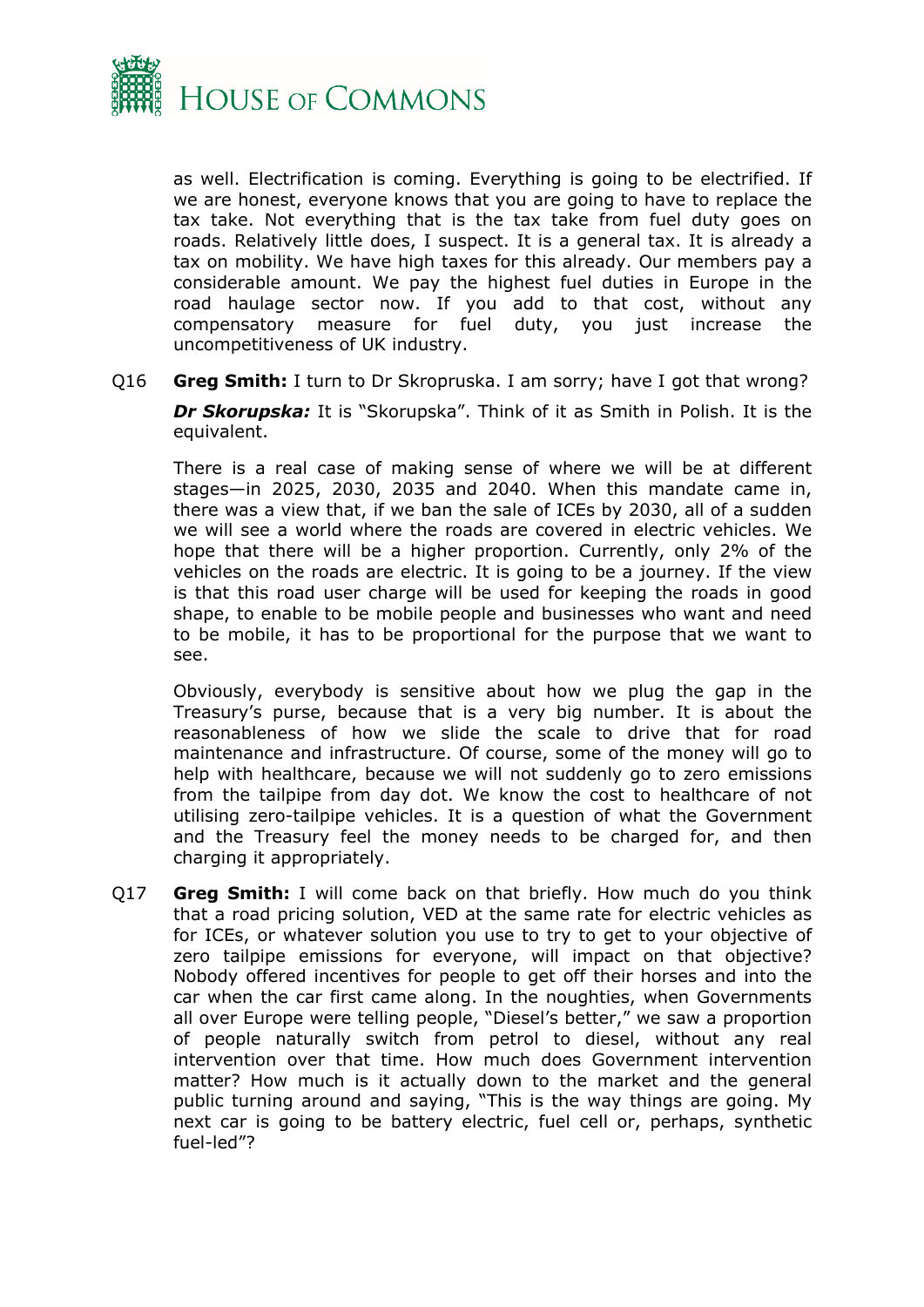

*Dr Skorupska:* This is where I agree with my colleagues. It has to be a simple message so that people understand clearly what will make up the real running costs of having a vehicle. At the moment, we are looking at road tax. Then there are the other aspects around paying for your fuel the tax on your fuel. Nobody really understands what proportion of their litre of fuel currently goes to the Exchequer. It is quite a shocker. When I had the chat with my husband, he went, "You what?" It was a real eyeopener. There is a lot of room for scope here to keep the high-level principles, which are and should be having a zero emission agenda and the general wellbeing of people.

## Q18 **Greg Smith:** Thank you. Mr Poston?

**Toby Poston:** If the Government go to tender for a road pricing scheme and invite lots of technology companies to come in and bid, they will be offered everything. They will be offered a long list of potential objectives—a list as long as your arm. That would be very dangerous. In a previous life, I used to be an IT journalist. I spent a lot of my time writing about IT disasters, many of which were Government-based. A lot of them were based on being overambitious and changing objectives, so the whole "keep it simple" message is absolutely paramount.

However, I do not think that there is any reason why, with a nice, simple, distance-based road pricing scheme, you could not make pricing adjustments for weight of the vehicle, emissions from the vehicle and, importantly, type of use for the vehicle. I disagree slightly with Mr Buchanan. Not all forms of mobility are good. If Mr Merriman is driving his diesel car half a mile down the road to Tesco's through a crowded area, that is not a good use of mobility. We should be introducing measures to try to encourage behaviour change, where it is appropriate. We should have reductions for shared-use vehicles: taxes, buses, car clubs and car rental. That should definitely be an objective. It is quite a simple one.

Q19 **Karl McCartney:** To be fair, if the Chairman were driving on a motorway in his diesel car at 70 mph for 200 miles, that would be a good use of his mobility.

## *Toby Poston:* Yes.

Q20 **Greg Smith:** Absolutely. I am mindful of the time, so we will move on to Mr Gooding for a comment.

**Steve Gooding:** I would say this. You say, "Should it be the objective?" What I would say back, on behalf of the people who are motoring or are drivers, is that none of us particularly likes paying taxes, but the cold, hard fact is that fuel duty is there to raise money for the Exchequer. It is spent on all sorts of good things, such as hospitals and schools. If that is to be maintained, let us come clean about it. I lost many years of my life in the early noughties at conferences that were exploring road pricing at the time. The question that I was asked most often was, "Is this about raising money, or is it about tackling congestion?" I would say, "It's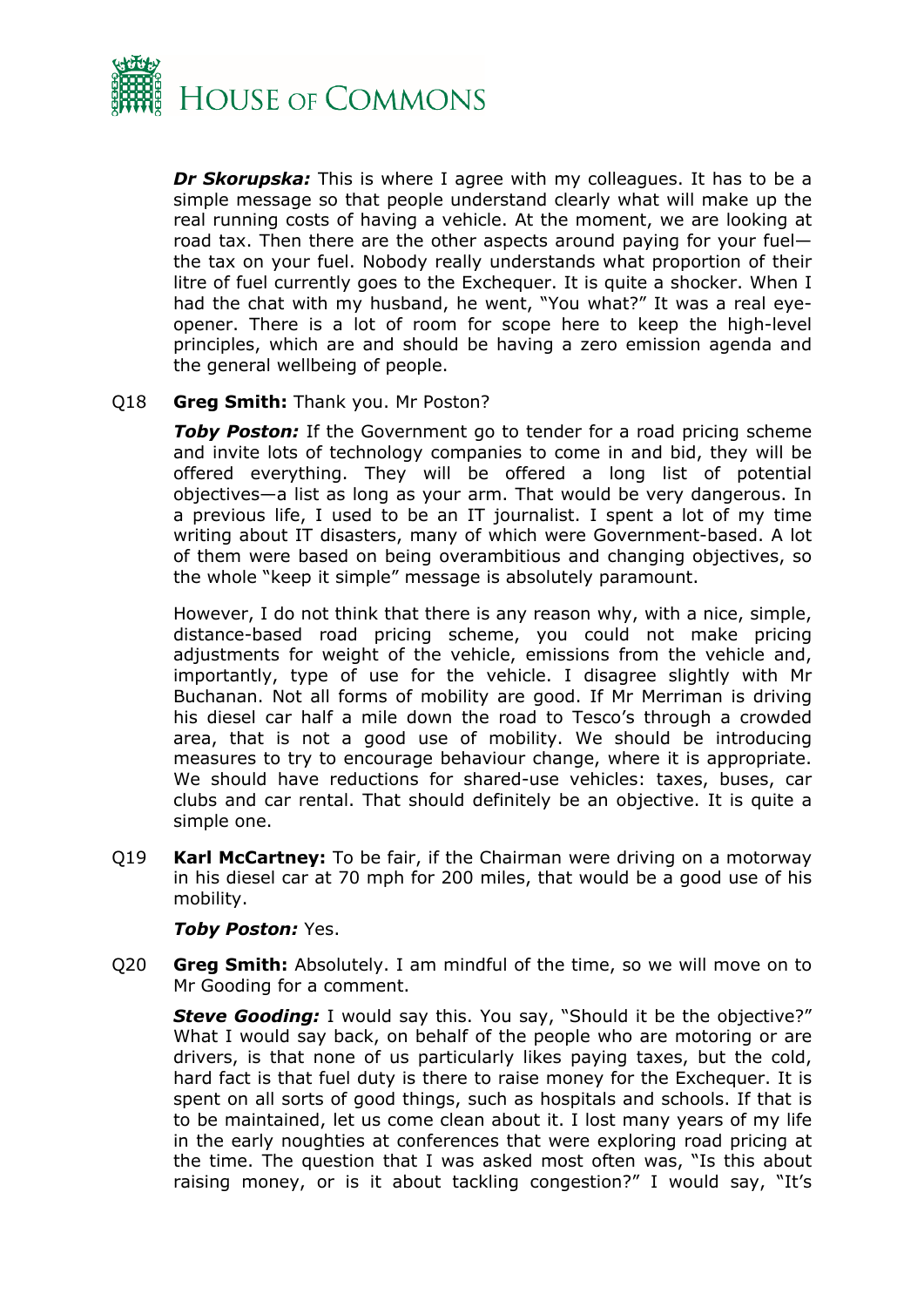

both," and everyone became thoroughly confused. I would say, "Use the tool to raise money. If that is what we are doing, do it in a simple way."

Your other point was about incentives. I think that it is the case that the penetration of diesels in this country came through as a logical response to a different set of tax incentives—benefit in kind. That is what is driving the fleet take-up of zero emission tailpipe vehicles now. It is a very effective way of doing it. There are various tools that can be used to incentivise this, but, ultimately, I think that there has never been a better time to be an EV driver. You get a grant and, if you have off-street parking, you can have really cheap motoring. You probably will not be caught in a queue at a charge point, because there are not so many of you.

**Chair:** Thank you very much indeed. We now continue in the same vein, and I am going to hand over to Ben. Ben, you will take us on to models as well, so please continue on that front.

Q21 **Mr Bradshaw:** We were moving on to where I was going to take the conversation when Toby talked about the conflict between mobility and congestion. You would accept, Duncan, I assume, that congestion is the opposite of mobility. I represent an urban constituency and lots of people in my constituency drive very short distances completely unnecessarily. That damages the economy as well and makes your members' lives more difficult.

On the other hand, you all seem to suggest you want a simple system that is only based on distance. Given that Uber can quite successfully, it seems, operate a system based on distance but also congestion at a particular time of day and business on a particular route, and so on, why is it beyond the wit of the Government to come up with a system like that that meets more than one objective, not just raising money but also disincentivising unnecessary journeys at congested times? Yes, Steve.

**Steve Gooding:** I would not say it was impossible. What I would say is that when the Government explored this previously we established that a complete change of the tax regime, which is what was envisaged, that involves influencing the decisions of 38 million drivers and 30 million vehicles, run out of a room in Whitehall by someone who looks like me but 20 years younger, caused beads of cold sweat to form on many a local authority leader's brow.

National Government could implement a framework. I would urge them to start with a simple distance charge. If there is to be a congestion charge, I think it would make more sense for it to be locally designed. I do not think the citizens of London, Greater Manchester or wherever would be that happy if somebody in the Department for Transport was deciding what it should cost for them to do the driving. As you say, Uber effectively runs a road pricing system by pricing for when demand is highest, and I suspect we are going to see more people using services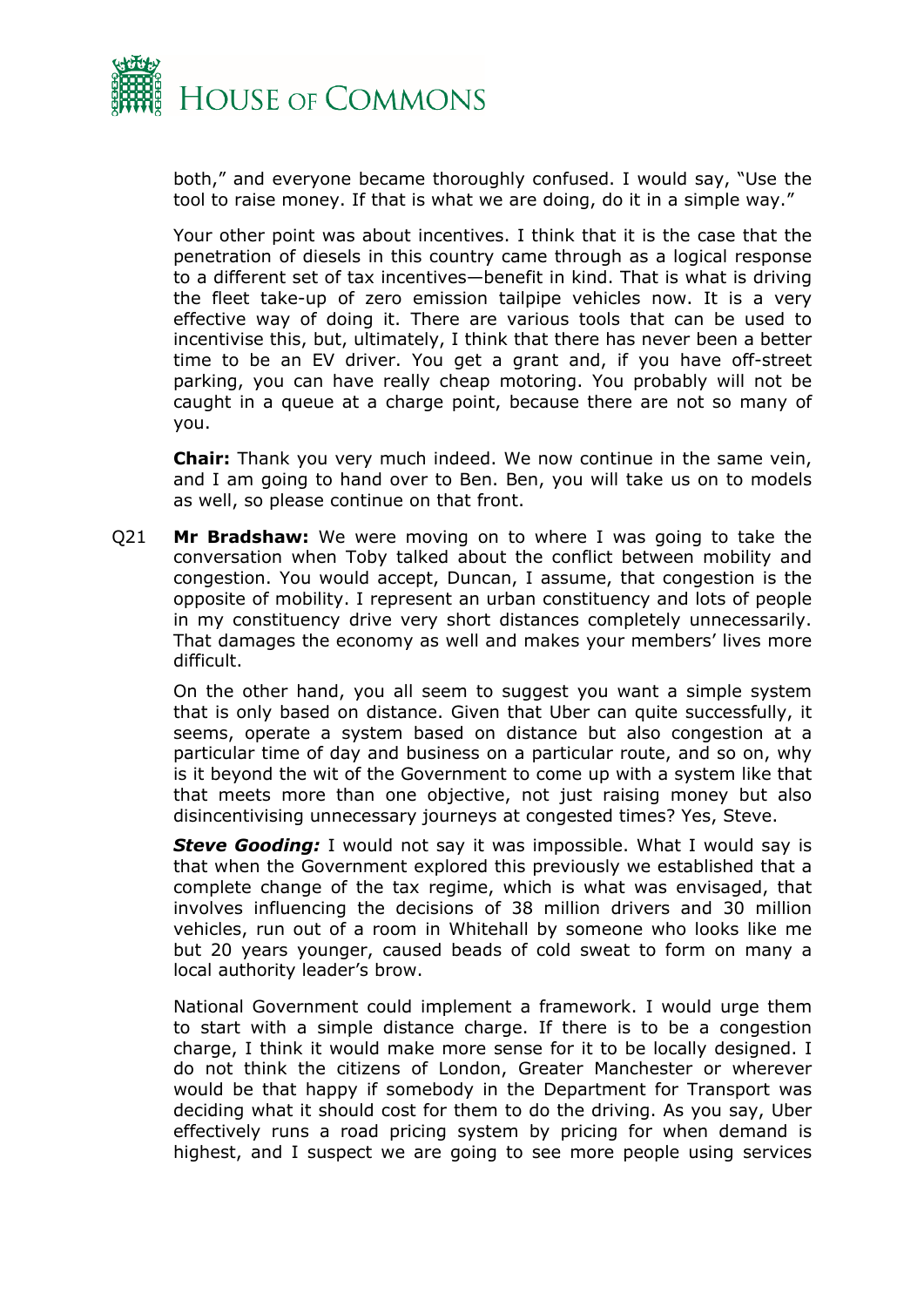

like that as a result of some of the other policies in the document that the Chair mentioned earlier.

Q22 **Mr Bradshaw:** I saw you all nodding. Don't feel you have to add anything if you agree with Steve on that. There seems to be consensus on the panel to keep it simple, but at a local level you might want to maintain or introduce a congestion charge alongside it.

**Duncan Buchanan:** I will talk slightly differently, if I may. Our members work nationally and cross-regionally. They deliver everywhere. One of the enemies for us is local complexity. You have different rules in London, different rules in Manchester, different rules in Birmingham, and it just adds more and more complexity. Eventually what happens is that you sometimes start losing sight of the incentives you want to create and it just feels like a punishment tax.

I also urge you to be mindful of a couple of things around the rhetoric that we hear about road user charging and how roads are used. I had reason to look up the proportion of mileage by cars and vans for trips that are less than one mile; 0.44% of mileage are trips below a mile. A lot of those trips will be people doing a trip that is less than a mile but they are picking stuff up. Most trips below a mile are walked by people. We need to stop thinking that people are so stupid they just jump into the car automatically every single time, or they jump into the van automatically every single time. People make multiple different mode choices based on where they live. I hardly use a car. I live in London and hardly ever use it, but I used it the other day to go to a funeral in Dover. We have multiple reasons for using vehicles. One of the problems is that it starts looking like punishment for doing something that you think you should be able to do.

Q23 **Mr Bradshaw:** That is your members' behaviour, but not all drivers behave like that. There are plenty of residents in my own city, I am afraid, who drive journeys of less than a mile completely unnecessarily. What would you do to try to control congestion to benefit your members so that the people who are making these journeys, who you say are not your members, do not make them, so that the roads are freer for your members?

*Duncan Buchanan:* I think we have a problem with road management at the moment. It is about suppressing mobility by road. We have an attack on road mobility in London; we have low-traffic neighbourhoods that are causing massive congestion. Our members have no choice. We have to deliver the goods. We get caught up in this traffic. Our van members get caught up in this traffic. There are absolutely ludicrous low-traffic neighbourhoods in some places; not all, but there is a complete disregard, a dogma that it is a good thing to stop people driving.

Q24 **Mr Bradshaw:** You still haven't explained what you would do to tackle congestion to discriminate between those people who, like your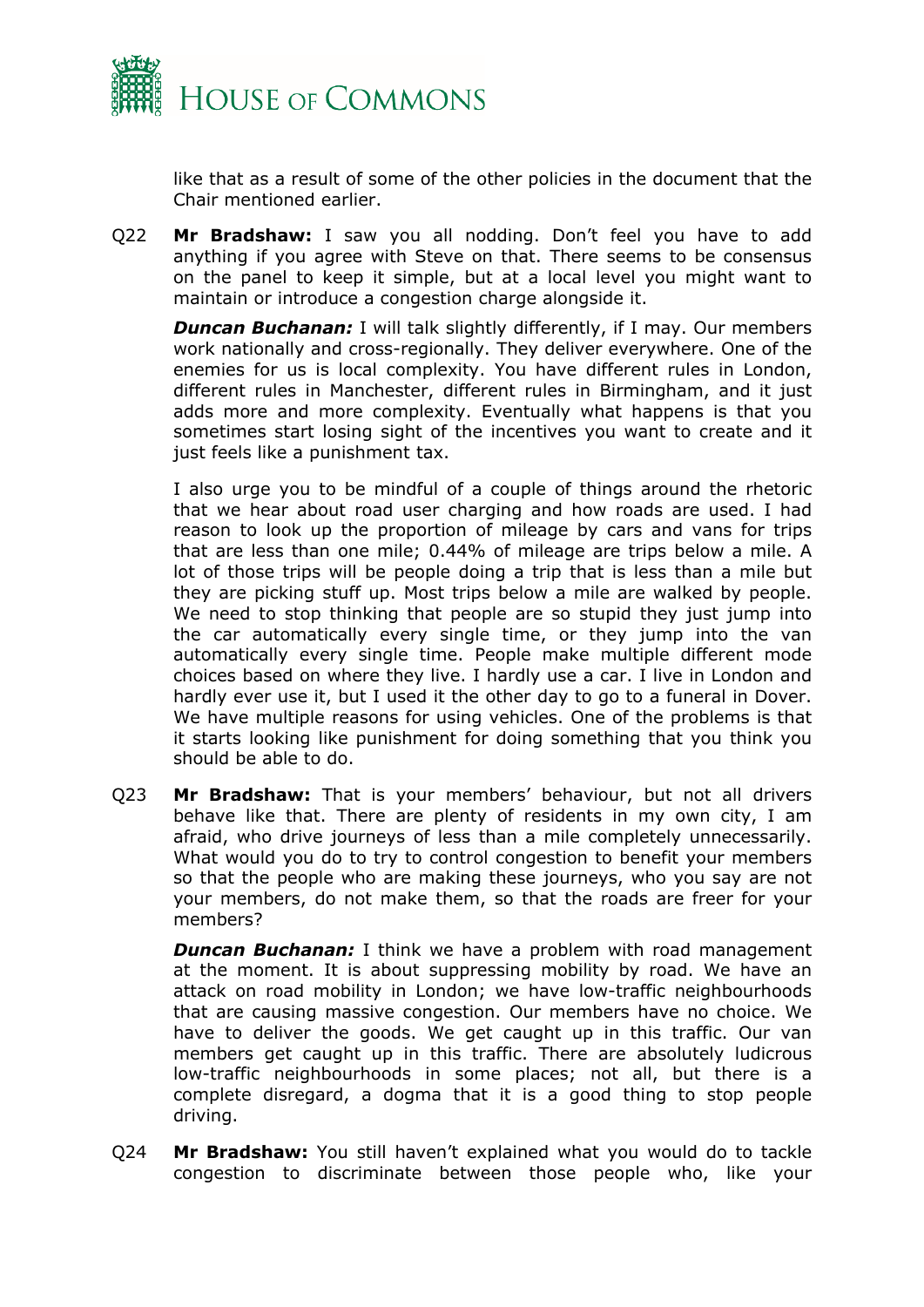

members, do not make unnecessary short journeys and those people who do.

*Duncan Buchanan:* That is what I was talking about. You need to manage roads so that you minimise congestion. What we are doing at the moment is managing roads to create congestion. It seems to be that the zeitgeist at the moment is to create as much congestion as you can to try to suppress mobility.

Q25 **Mr Bradshaw:** I don't think you understand. How do you incentivise the people who are still making unnecessary short journeys? Without congestion, what is the incentive?

**Duncan Buchanan:** I don't accept the premise that all those journeys are unnecessary. As I just explained, 0.44% are—

Q26 **Mr Bradshaw:** But those are your members. I am talking about the general public.

*Duncan Buchanan:* That is what I am talking about. I am talking about the general public; 0.44% of the mileage done on our road network are car and van journeys below a mile. That is not our members. Most of our members are doing far longer journeys than that because they are delivering goods over longer distances. This idea that we are dominated by short journeys is a myth and it is a very dangerous myth because it is leading to inappropriate management of our road network. We are taking road space away from cars, vans, buses and coaches, and we are giving it to cyclists, which is fine in a lot of places, but it is being used as a tool to prevent mobility by road.

Q27 **Mr Bradshaw:** Nina, you are smiling.

*Dr Skorupska:* I am because I have to confess that I sit on the TfL board, and that is where I could be at this very moment, talking about this very topic. I find myself almost twitching listening to all the steps that have been taken to help reduce our requirement and need and passion.

I was a petrol head when I was young. The first thing I did when I was 17 was go out and get a licence and drive one of the three cars in our family. That was ridiculous when I look back now. Why? Because it was a status thing. So many things have changed, and culturally we are shifting. When we are changing an infrastructure, as we are, for example, in Birmingham, which has introduced a congestion zone approach, it needs to be simple and straightforward so that people can understand it, so that they know it is their choice, and if they are going in with a vehicle they understand everything that is in front of them. I agree that, if different cities follow different methodologies, it is confusing if you need to go there by vehicle. Not everything is on an app.

I disagree wholeheartedly that the roads are deliberately set up in a negative way. There are other things that happen with our roads that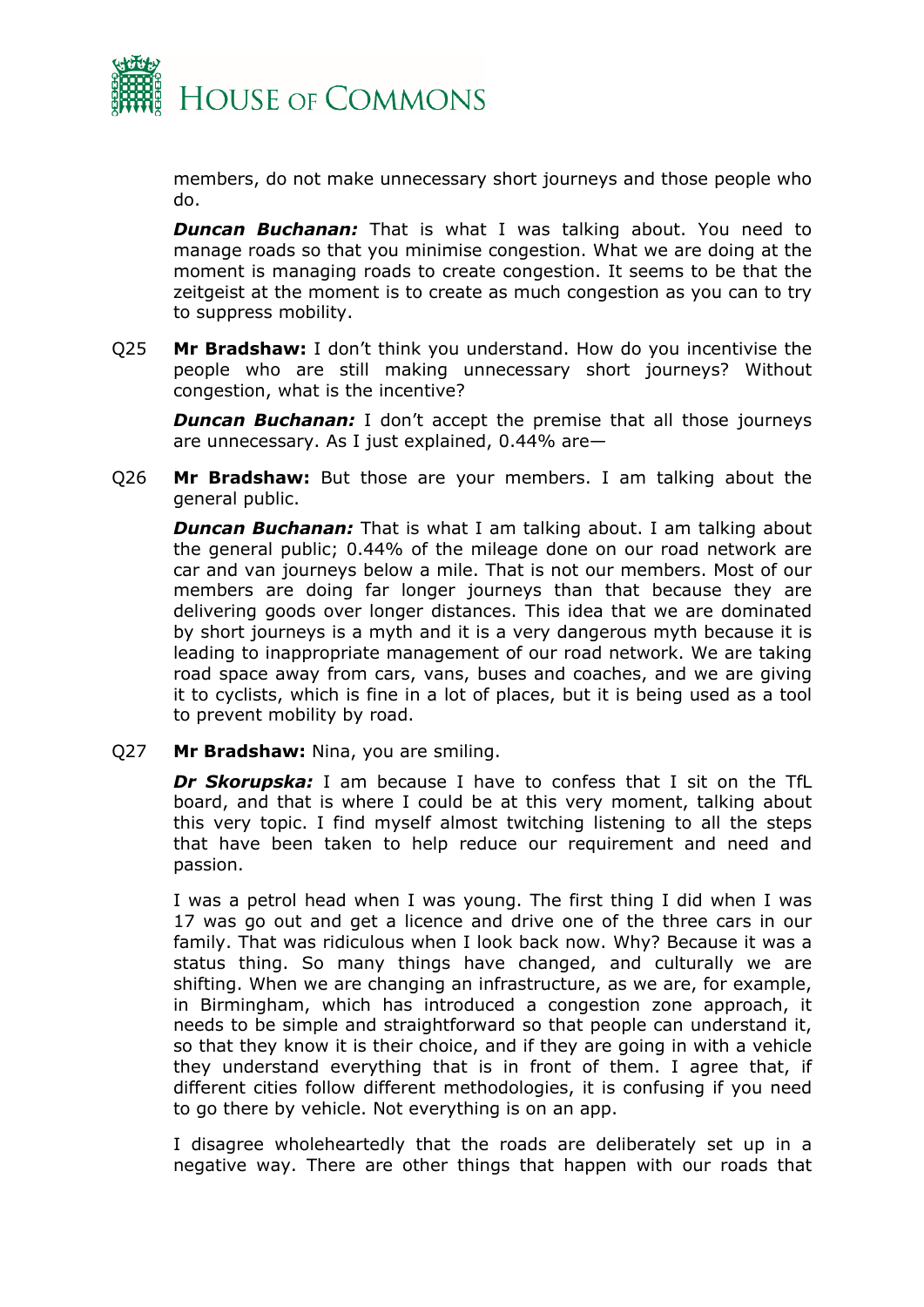

could be improved like road maintenance, lifting up pipes and things like that. There is a whole raft of reasons why cities clog up, but one of them is too many vehicles. I think a place-based approach with a simple road user charge is an appropriate way forward, but at the heart of it is zero emissions.

*Toby Poston:* I also spend a lot of time in London councils' sweaty rooms and in meetings with TfL. The congestion charge is a bit like the model we are suggesting for road pricing. It is a simple system that has worked, but it is basic, so it takes no account of where you are going or what time of day you are going to be travelling. It works at the moment, but going forward it could be improved a hell of a lot. Ten or however many years on, it is ridiculous that it takes no account of shared use vehicles and giving them a discount. Why aren't car clubs given a discount? Why aren't essential users given a discount?

You can develop it and move it on, and that is exactly what I think should happen down the line with a successfully implemented road pricing scheme. You develop that and start to look at how technology can take it further and maybe even align them. The initial step is to learn from the lessons of the congestion charge. Keep it simple. The communication has to be simple; it should be the same with road pricing, and then see where you are after a period of time when people have accepted it.

Q28 **Mr Bradshaw:** The Treasury will not hypothecate this money, will it, but would it be helpful if the Government were open about the amount of money that is raised overall, not just through fuel duty but all of the transport and travel taxes that exist, and where that money goes and how much of it goes back into the transport system, again, in the most comprehensive sense of the word—subsidising travel, road building, all of that? My understanding is that, at the moment, if you exclude the costs of congestion and the health costs of pollution, the Treasury takes more money from overall transport taxes than it puts back in, but if you include the costs of congestion and the health costs of pollution, it is less than the overall cost. Do you agree that a bit more transparency about it would be helpful in selling it to your members and the wider public?

**Toby Poston:** I think it would be helpful. Emissions are something that everyone feels. If the earth is burning due to carbon fuel use, everyone suffers, but congestion is a very local thing. Someone in a rural area will think, "Why am I paying taxes to benefit people who choose to live in a congested urban area?" It definitely would be a benefit, but I would not assume that it would be a panacea that solved every objection.

Q29 **Mr Bradshaw:** Do any of the other panellists want to add anything on that?

**Steve Gooding:** It was definitely the case that, when the London congestion charge came in, part of the pitch was that any surplus made from the scheme would be reinvested in transport. Similarly, in the Nottingham workplace parking levy, the surplus was going to go towards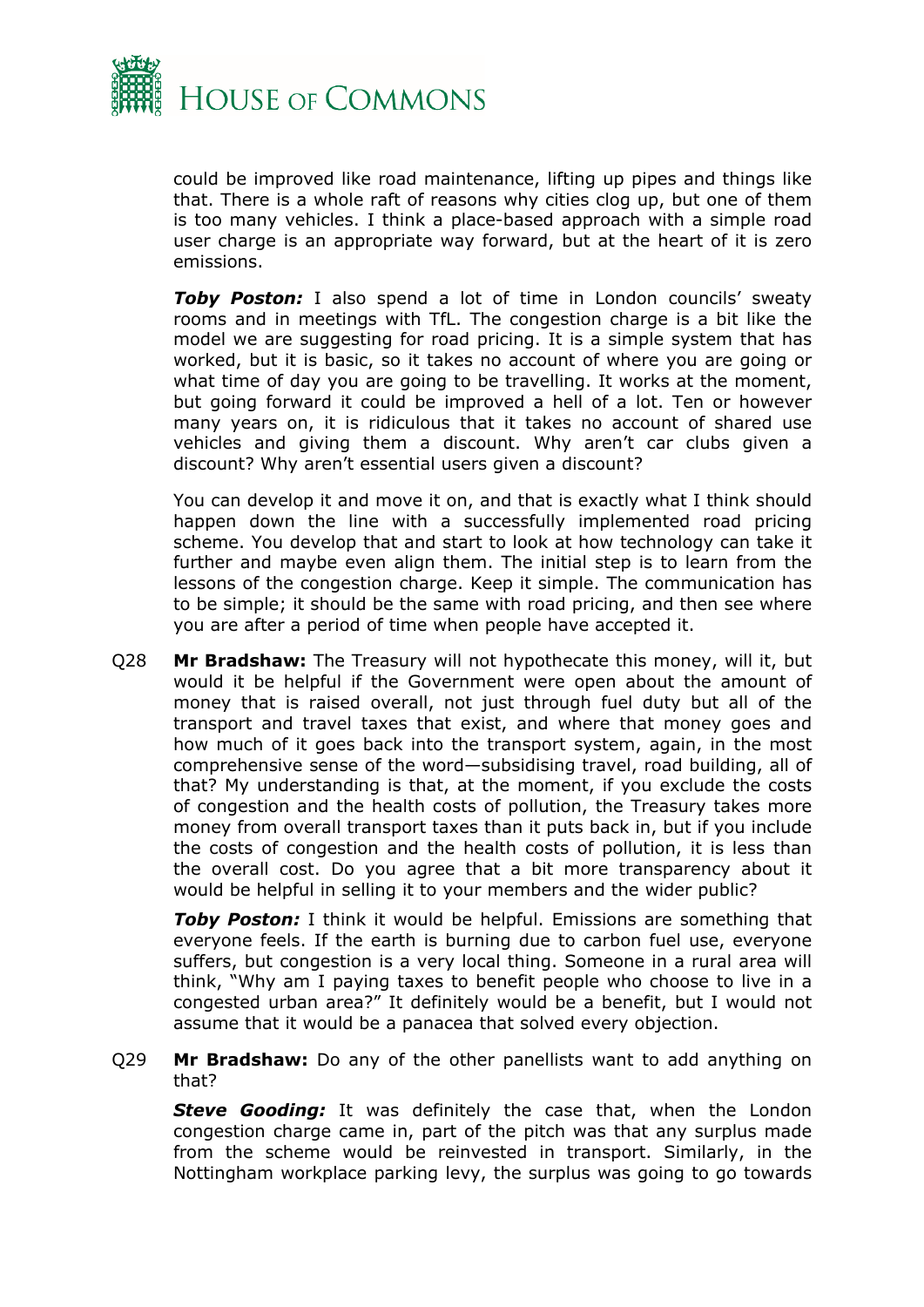

extending the tram scheme. But of course those were extra charges and I think if I were in the Treasury I would fight tooth and nail to keep my tax income so that I could spend it where I wished to spend it.

The Government's position, as I understand it, pending what the Chancellor says next week, is that vehicle excise duty was sort of hypothecated towards funding the road investment strategy in England, with similar sums going to Scotland and Wales. It is not a statutory hypothecation, but it was an indication of the Budget to come. Being clear about how much money is being put aside for the stewardship of the road network is a good thing.

#### **Mr Bradshaw:** Thank you.

**Chair:** We have two minutes left and four Members still need to come in, so I suggest that perhaps we put certain questions to certain witnesses. Karl, first, and then Gavin.

Q30 **Karl McCartney:** That is unfortunate because I had questions for all four. Originally, I was going to ask you all if you thought you were either gamekeepers or poachers, having looked at your histories, with two being former Department for Transport, one, as you said, being on the TfL board, and one being a BBC journalist. However, Duncan, you have given me heart with some of your answers so far, so I am going to roll my questions into one and go to all four, if that is okay, Chairman.

Could you tell me from your personal experience, because you are here as representatives of road users, whereabouts you live geographically, roughly the area, and what you actually drive on the roads? Do you accept that road pricing has a place, but perhaps, as has been mentioned already, synthetic fuel for internal combustion engines has a role as we move forward in five, 10, 15, 20 years? Can we start with Steve?

**Steve Gooding:** I live in West Sussex. I drive occasionally a Volkswagen Eos. I think that synthetic fuel potentially has a place, but at the moment, looking at the economics of it, I think it is going to have a place in motor sport, and possibly aviation, and it is going to be quite a while before it moves out of there into any kind of mass motoring use.

*Toby Poston:* I live at the end of the Metropolitan line in Buckinghamshire. I have driven an electric vehicle for five years. Three of those were plug-in hybrids and the last two years it was an electric vehicle. I do not see any long-term role for biofuels in cars or vans, but I think the jury is still out on heavy commercial vehicles.

*Dr Skorupska:* I live in London and I also have a home in Devon—my eco-home. In London I do not drive a car at all. I use public transport. When I am in Devon, I use my husband's diesel Evoque car, which we are selling, and we have a Tesla coming in November.

Q31 **Karl McCartney:** I want to pick you up because you said you do not believe, even being on the TfL board, that a decision has been made to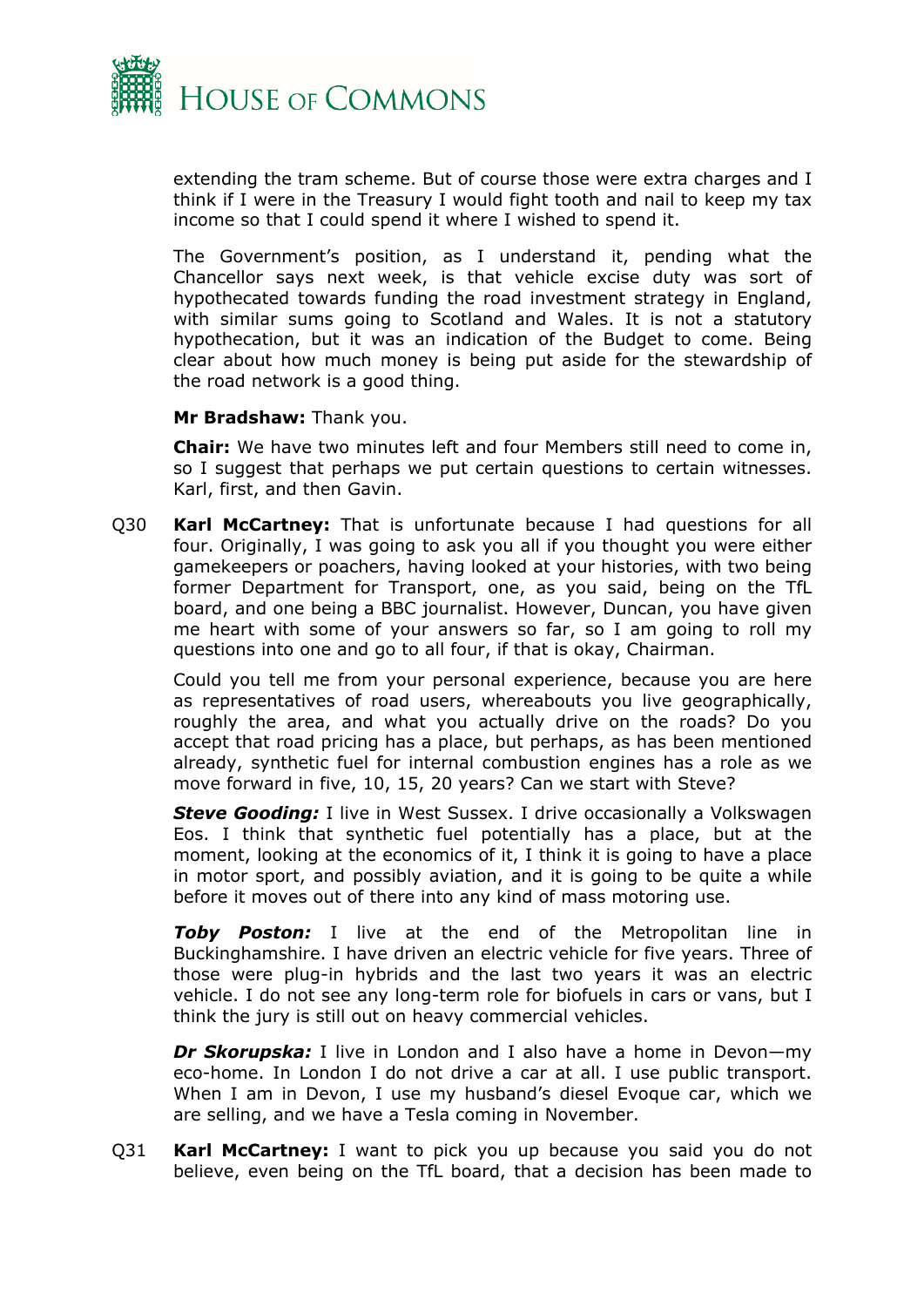

slow down traffic. You were countering perhaps what Duncan had said. I would just like to point out that if you have not driven in London or driven down the Old Kent Road in the last 30 years, and realised how things have been changed with traffic lights and so on—

**Dr Skorupska:** With Crossrail being introduced, new roads and the introduction of the cycle lanes, I am a wholehearted supporter of introducing cycle lanes and yes, roads are—

Q32 **Karl McCartney:** It is not about cycle lanes. It is about slowing traffic down and stopping people travelling as quickly as they previously did.

*Dr Skorupska:* I think that introducing a 20 mph speed limit for safety is absolutely vital—

**Mr Bradshaw:** Hear hear.

*Dr Skorupska:* It is vital that everything has to be done that way. On average, I think the flow and speed of buses is just over 12 mph.

Q33 **Karl McCartney:** Would you say that TfL has not looked to slow down traffic in London to create an environment that means that people might not want to travel as much as they previously did?

*Dr Skorupska:* I cannot speak for TfL because that is not really my job. I understand that, but—

Q34 **Karl McCartney:** But you are on the board of TfL.

*Dr Skorupska:* I am on the board, but their whole approach is modal shift. It is to get more people to walk, to use mass transit; to lead healthy lives on healthy streets.

Q35 **Karl McCartney:** Is a car travelling at 10 mph as environmentally friendly as a car travelling at 20 mph that has an internal combustion engine?

*Dr Skorupska:* I don't follow that comparison. What is the 10 mph car? Is it an electric vehicle?

Q36 **Karl McCartney:** The slower a car goes, the more polluting it is. Yes?

*Dr Skorupska:* Yes, I understand that, and of course the whole approach is for you not to be driving an ICE vehicle in London. That is what all the encouragement is, that people do not drive internal combustion engine cars.

Q37 **Karl McCartney:** You are here as representatives of road users, and most road users in this country are internal combustion engine vehicle owners and drivers.

*Dr Skorupska:* I am here representing decarbonising the fuel that people use in their vehicles, which is renewable transport fuel, and also the EV charging infrastructure membership, which is linked to the increased use of electric vehicles. That is who I represent.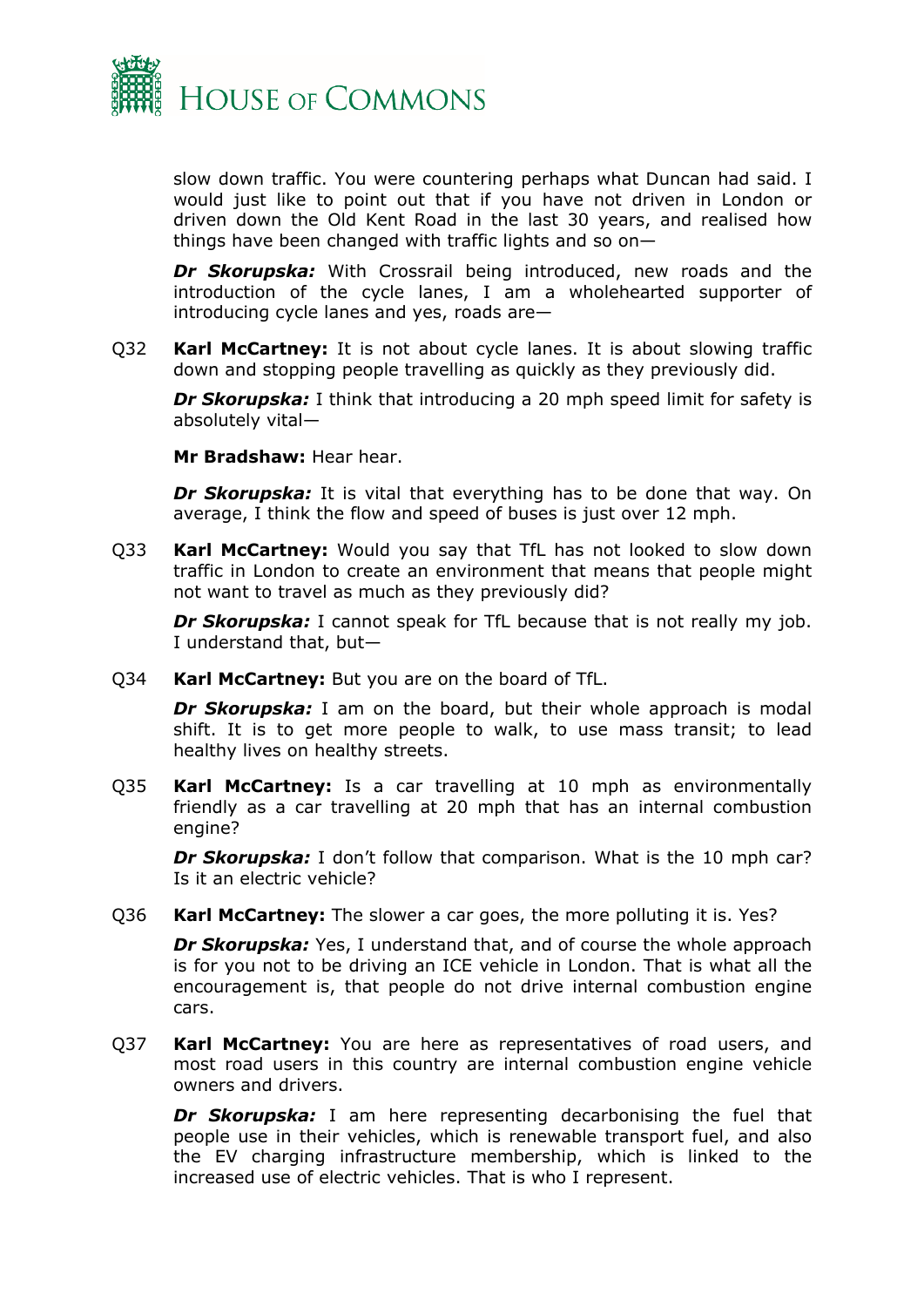

## Q38 **Karl McCartney:** Realistically, do you think synthetic fuel has a future? *Dr Skorupska:* I do.

**Karl McCartney:** Good, thank you.

*Dr Skorupska:* Because we support biomethane, using waste, using residual plastics, which are all to be used as a circular resource. We should be using every trick in the book at the moment to help decarbonise all our sizes of vehicles.

*Duncan Buchanan:* My wife has a diesel Fiat 500 and that is the car we have at home. I live in south London. As I said, I hardly use the car. In terms of some of the things that have been said, I think there is a little bit of a London or metropolitan mindset going on here, that everything can be done through public transport and the way people live is a metropolitan lifestyle. That is the lifestyle I lead, but that is not what our members lead. I think it is very dangerous to allow yourself to be dominated by a mindset that is about urban areas, and myths about short journeys.

As regards mode shift, I think about 80% of journeys below a mile are walked. What sort of mode shift can you get from that? You are already walking and cycling a lot of short journeys, so there is a lot of mythmaking around some of these things, and a lot of it is an anti-mobility, anti-travel mindset. I am very concerned that this spills over from personal transport into commercial transport because that is where I am at. That is what I am representing. I represent commercial hauliers and van users and coach operators who do not have a choice. They have to use the road network. They are working, and they are finding that their work is being disrupted and slowed, and their productivity is being destroyed by poor management of our road network. That is what worries me. It is really interesting. We started off talking about simplicity—

**Chair:** Do you mind if I pause you there? I am sorry, but two other Members need to ask questions and I am way over time already. My apologies. Grahame Morris.

Q39 **Grahame Morris:** I will try to be brief as well. This section is on how both commercial road users and personal road users interact with the new proposed system. In relation to technology, Duncan, what new technologies would be required in terms of cameras and apps and so on to make the system workable?

*Duncan Buchanan:* I think the technology has moved very quickly. Cars now have Eco as a matter of routine. A lot of lorries and vans have telematics. In essence, I do not think the technology is a barrier to distanced-based road user charging any more. The technology is pretty much out there. You can make it work. The simpler you make it, the easier it is. People mentioned scope creep. You need to avoid scope creep. Be very clear what you want to do and the technology is there to do it.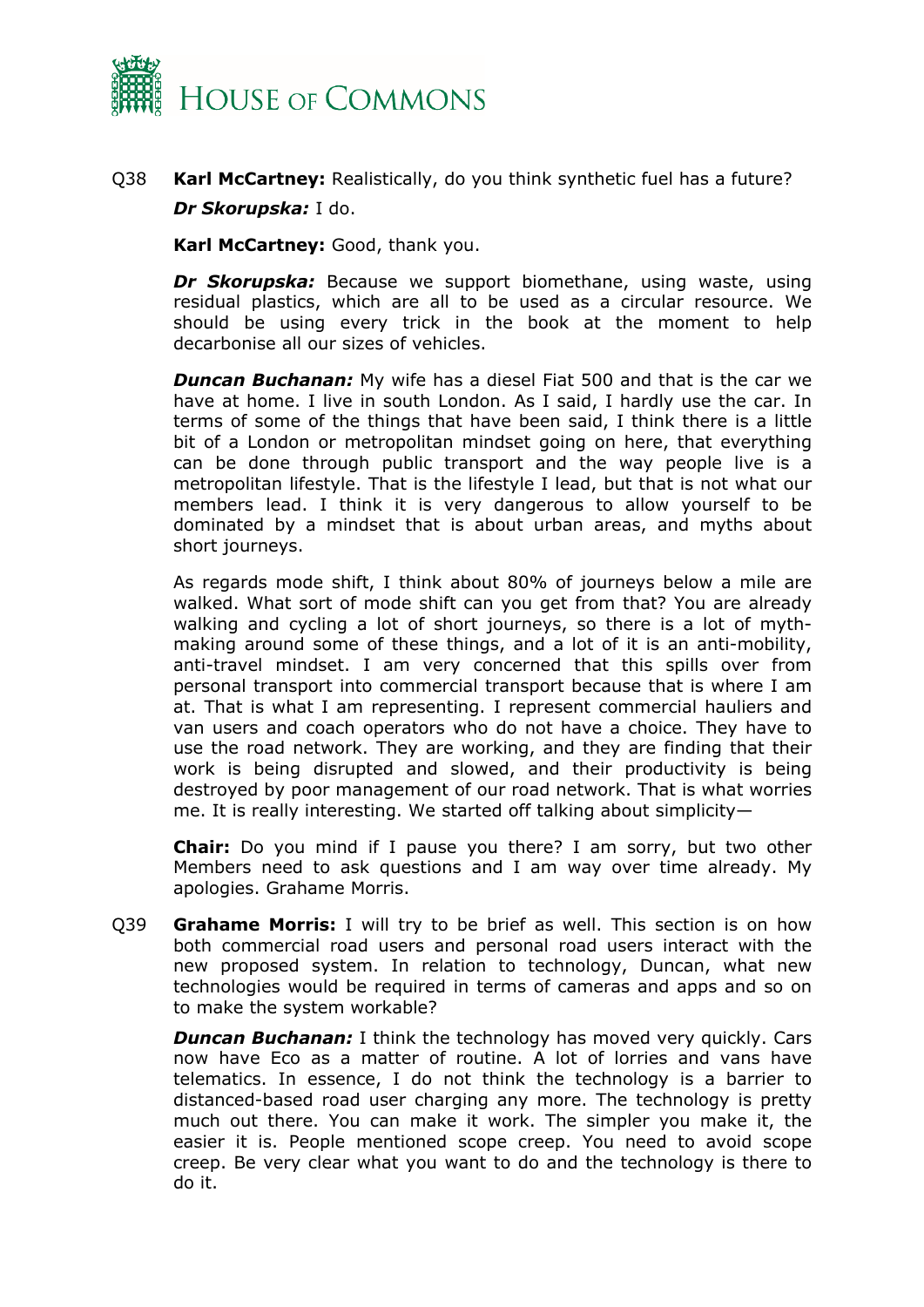

Q40 **Grahame Morris:** In relation to charges, Steve, I think Duncan speculated earlier that it could be about 4p or 5p a mile, but how much would you anticipate the average road user, particularly for personal use, a car driver, would pay under this system?

*Steve Gooding:* That is entirely dependent on whether, as I think the panel is pretty much advocating, we are going for a simple swap-out from fuel duty to another tax that raises £27 billion net when everything is added together. You would simply take the amount of revenue forgone, which the Treasury has modelled, and divide by the number of miles. I do not quite know what that number would come out as yet because I do not know the Treasury's base numbers.

If you were going for a more sophisticated road pricing scheme, it would hugely depend on whether the prices for driving on busy roads at busy times were significantly higher. Some of the modelling that was done 15 or 16 years ago came up with some numbers that scared people because they took the highest possible number and thought, "Golly, if that applies to every mile I drive that would be terrible," but it would be a variable number, which is one of the complexities that we are suggesting might not be the thing to go for today.

Q41 **Grahame Morris:** What about exemptions? Is it envisaged that any groups of drivers would be made exempt from the charges?

*Steve Gooding:* I do not think anyone is exempt from fuel duty now, so, again, if what we are talking about is a straight swap-out because the Treasury has lost some money, I suspect the Government position would be that everybody pays, but if there are some people who are disadvantaged, for whatever reason, that is why we have the social care programmes that sit alongside it.

Q42 **Grahame Morris:** Toby, very quickly do you want to come in on that?

*Toby Poston:* I do not think we should confuse keeping the system simple with reducing the choice that people have in how they pay it. Some of the lessons that have been learnt from other schemes in countries like the US is that the more ways you can approach paying it, the better, whether having a prepaid permit or paying it through an app, using GPS telematics, or even using your leasing company. They already pay VED when they lease a car. You could pay the leasing company and they would pay on your behalf, or a rental company or a car club. There should definitely not be a stringent approach to how it is paid. You should have as much choice as possible and it would be much more likely to be accepted.

Q43 **Grahame Morris:** Nina, really quickly because we are short of time, may I ask you about protections for road users in terms of security of the system and maintaining the privacy of drivers? Duncan was saying that mobile phone apps and telematics are going to be key elements that are readily available, but how are we going to protect the privacy of drivers and road users under this system?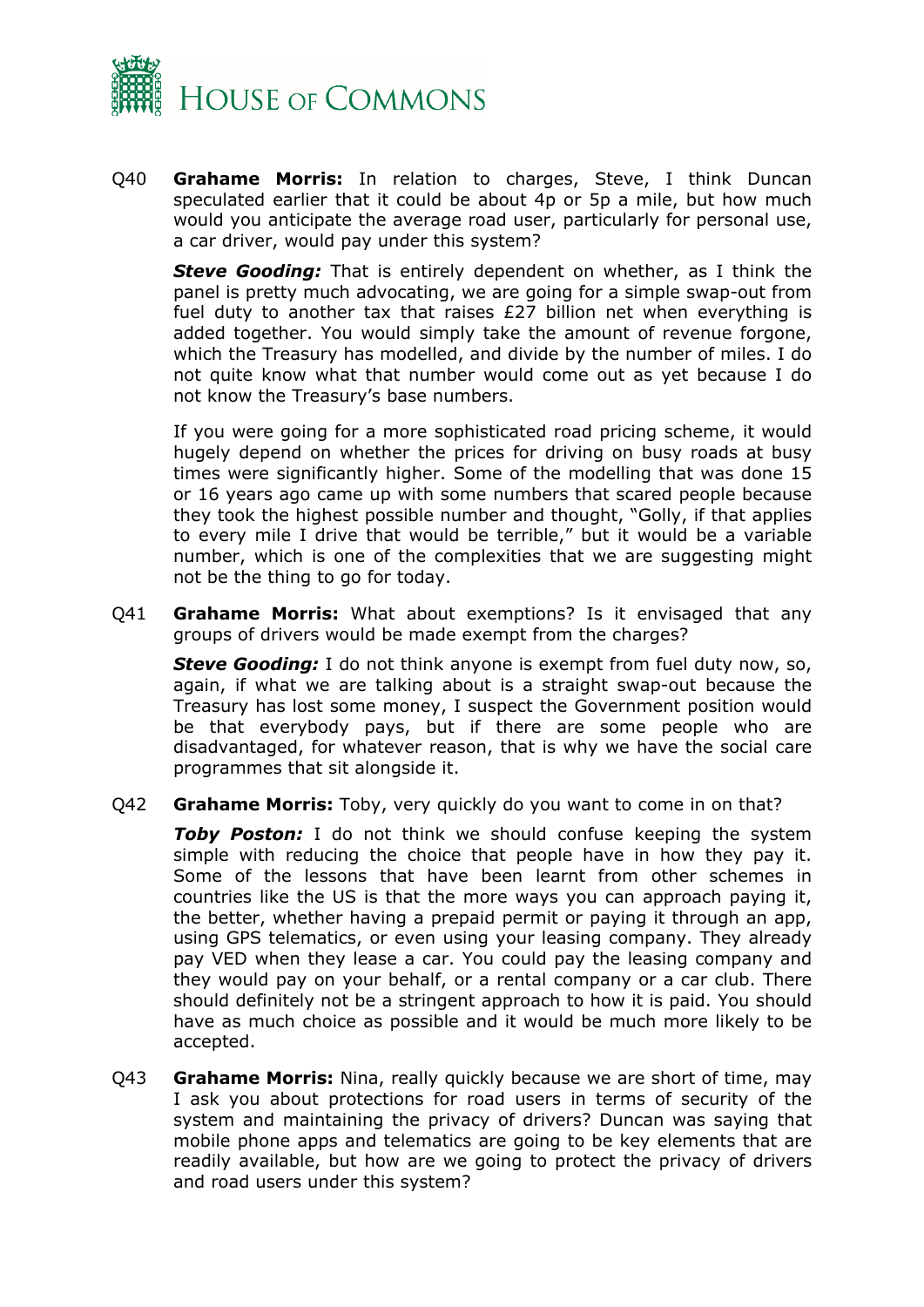

*Duncan Buchanan:* May I duck that question completely, please?

**Grahame Morris:** You have already answered, and Nina has not had a chance.

*Dr Skorupska:* I am not an expert on those matters so I will defer to my colleagues here.

**Toby Poston:** There is an absolute war going on at the moment about access to vehicle data. It is a hot potato and it is being thrown around between policymakers at EU level and in the UK. It is absolutely vital that gets solved. At the moment, there is not a clear stance on who has access to vehicle and driver data, and even what vehicle and driver data is, so it needs to be resolved.

Q44 **Karl McCartney:** Who owns it is the big issue. Is it your data or is it their data?

*Toby Poston:* It is who has access to it. You cannot own it.

**Chair:** I am the clock watcher here and I am starting to panic. Simon.

Q45 **Simon Jupp:** This is quite a technical and geeky question, I guess. None of you on the panel has indicated that you would be up for regional or local rules when it comes to road pricing—I hope I have got that right because you see it as overly complex. Obviously we have different layers of local government across the country—district, city, county, combined authorities and everything else. Is there any role for local leadership in the use of a policy like this, otherwise transport authorities will be frozen out of a big part of transport policy? Does anyone want to come back on that? Steve?

**Steve Gooding:** I think we are saying that there is a role for local authorities. Obviously, there is a decision to be made about which particular local authority, which tier as you described it. If we are talking about a simple distance charge that is just replacing a tax, probably not. If we are talking about something aimed at tackling congestion or having other behavioural impacts, I would say there definitely needs to be involvement. My preferred model would be that it was a local decision as to whether the charge should be there, a local decision as to what that charge should be, and, almost certainly, that there should be some local benefit from the income, otherwise the package is not going to work locally.

Q46 **Simon Jupp:** You are speaking my language, Steve. Anyone else on the panel?

*Dr Skorupska:* I agree with that approach. The one point I wanted to make but I did not get in was, still using fuel duty in the short and longer term, picking up on that point, is how we can ensure that we continue to incentivise replacing the fuel in cars to one of a lower kind. If there is a mind to revisiting a fuel duty tax that benefits people who then choose to